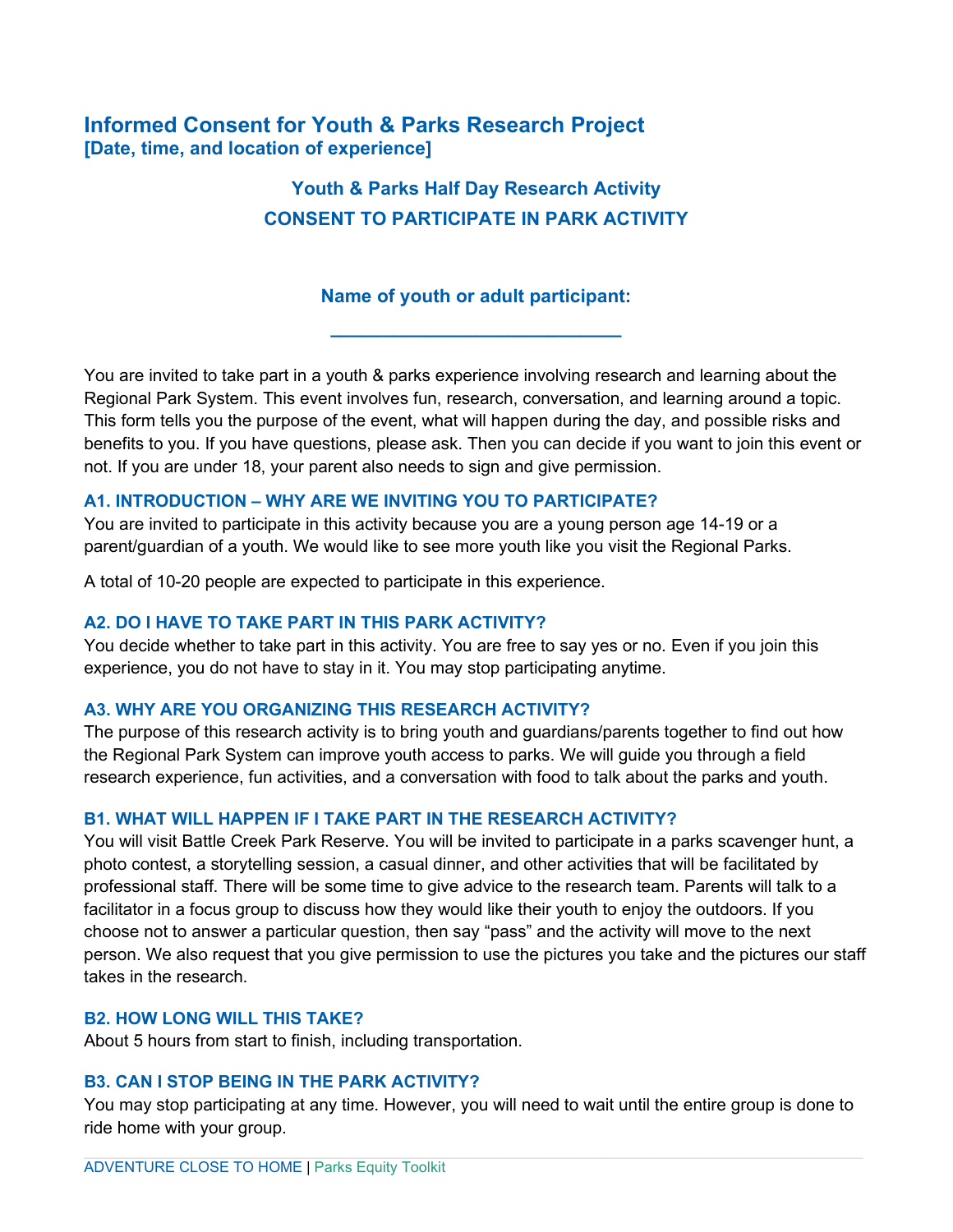## **C1. WHAT RISKS OR PROBLEMS CAN I EXPECT FROM THE IN-PARK ACTIVITY?**  Activities:

 $\Box$  You may feel that some of the activities are irrelevant. If you do not wish to participate, you may skip it and say "pass."

 $\Box$  You may come into contact with outdoor conditions (cold, wind) that are uncomfortable or have risk, such as a bonfire. You understand that The Metropolitan Council and Ramsey County are not responsible for risks associated with being in the outdoors.

 $\Box$  We will record some group conversations, not names of the participants. Recordings help us by ensuring that our notes taken during the activities are indeed accurate. We will destroy the recordings shortly after transcribing them.

 $\Box$  You can choose whether or not you want your name used in the research. We will only use your name if you want it used. If you wish, we can maintain confidentiality of your name. However, other members of your group may talk about what is said. We cannot guarantee confidentiality. However, we do guarantee that we will credit you in all reports if you consent to your name being used.

## **C2. ARE THERE ANY BENEFITS TO TAKING PART IN THE ACTIVITY?**

This activity will allow you to give direct input to the Regional Park System. We hope the information from this activity will help the Regional Park System better serve all youth.

## **D1. ARE THERE ANY COSTS TO BEING IN THE ACTIVITY?**

There are no costs to you for any of the activities or food that will be made available to you.

#### **D2. WILL I BE PAID FOR BEING IN THE ACTIVITY?**

The Council will provide each participant with a \$20 gift card to be delivered to the organization no later than November 10, 2019. Participant must complete all activities to receive the gift card.

## **D3. WHO CAN ANSWER MY QUESTIONS ABOUT THIS ACTIVITY?**

If you have more questions about this activity at any time, you can call [organization contact] at [contact phone] or [Council staff] at [staff phone number]. If you sign this form, we plan to keep your information (sign in sheet) for two years.

## **PLEASE CHOOSE:**

I do want my name credited in the research report.

I do not want my name credited in the research report. I prefer to have my participation be confidential.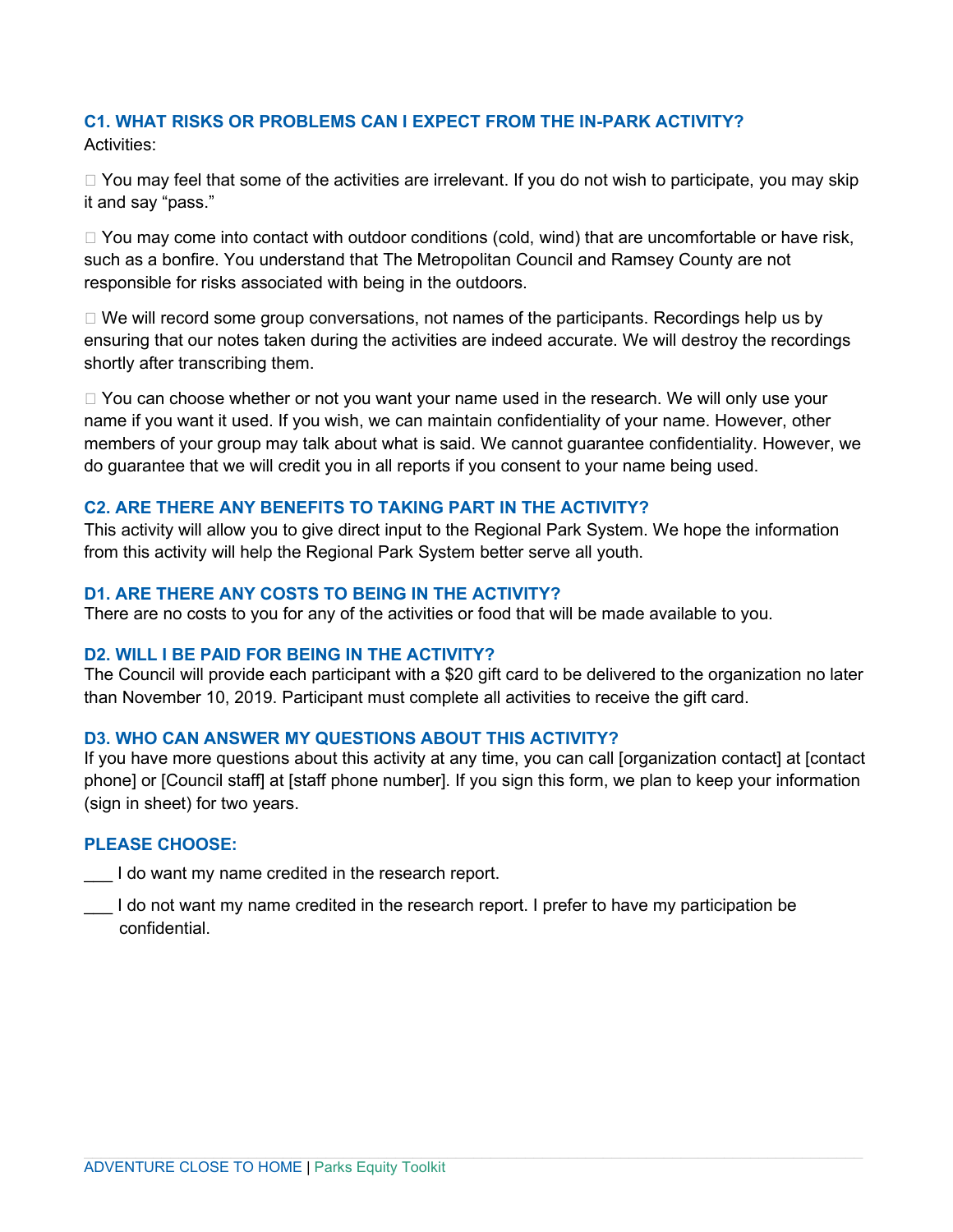## **CONSENT TO PARTICIPATE IN THE RESEARCH ACTIVITY**

By signing my name below, I confirm the following:

- I have read (or had read to me) this entire consent document. All of my questions have been answered to my satisfaction.
- The research activity's purpose, procedures, risks and possible benefits have been explained to me.
- I voluntarily agree to participate in this research activity.
- I have been told that I can stop at any time.

**IMPORTANT**: You will receive a signed and dated copy of this consent form. Please keep it where you can find it easily. It will help you remember what we discussed today.

| Participant's Name(please print)                              | <b>Participant's Signature</b>                      | <b>Date</b> |
|---------------------------------------------------------------|-----------------------------------------------------|-------------|
|                                                               |                                                     |             |
| Name of Parent/Guardian (if applicable) please print          | <b>Signature of Parent/Guardian</b>                 | <b>Date</b> |
|                                                               |                                                     |             |
| * Name of person discussing/obtaining consent<br>please print | Signature of person discussing/obtaining<br>consent | Date        |
| * Facilitator                                                 |                                                     |             |